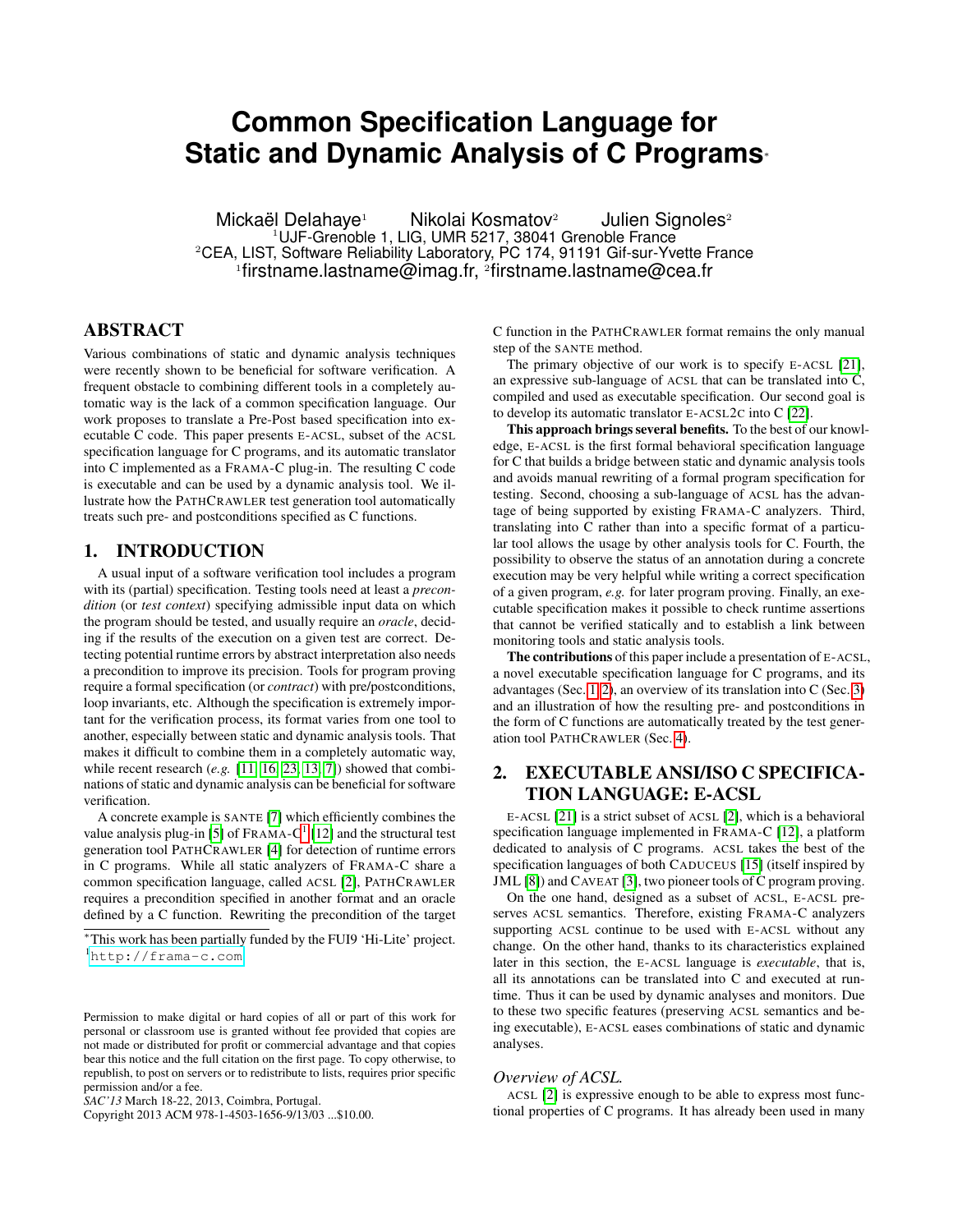```
1 int A[10];
2 /*@ requires \forall integer i; 0<=i<9 ==> A[i]<=A[i+1];
       behavior elt present:
         4 assumes \exists integer j; 0<=j<10 && A[j]==elt;
         5 ensures \result == 1;
       behavior elt absent:
         7 assumes \forall integer j; 0<=j<10 ==> A[j]!=elt;
8 ensures \result == 0; */<br>9 int search (int elt) { // linear
  int search(int elt){ // linear search in a sorted array
10 int k;<br>11 /* \theta lo
     /* 0 loop invariant 0 \le k \le 10;
12 @ loop invariant
13 @ <b>\forall integer i; 0 \le i \le k \ne -\infty A[i] \le elt; */<br>14 for (k = 0; k < 10; k++)
     for(k = 0; k < 10; k++)
15 if(A[k] == elt) return 1; // element found
16 else if(A[k] > elt) return 0; // not found (A sorted)
17 return 0; // not found
18 }
```
### <span id="page-1-0"></span>Figure 1: Function **search** looks for element **elt** in sorted array **A**

projects, including large-scale industrial ones [\[12\]](#page-5-6).

ACSL is based on a typed first-order logic in which terms may contain *pure* (*i.e.* side-effect free) C expressions and special keywords. For instance, the **\result** keyword allows the user to speak about the result of a function, while **\valid** is a built-in predicate stating that its argument is a valid pointer. ACSL terms include sets of terms which can express groups of memory locations in a very convenient way. For instance,  $*(t+(0..99))$  is the term denoting the first 100 cells of an array  $t$ . In addition to all machine types, terms also include mathematical integers (discussed later in this section) and reals.

An EIFFEL-like contract [\[19\]](#page-5-14) may be associated to each function in order to specify its pre- and postconditions. Contracts may also include termination clauses (specifying termination properties) and an assigns clause (to specify which memory locations may be modified by the function). For example, clause  $\text{assigns } \times (\text{t} + (0..99))$ ; in a function contract states that the function can only modify the first 100 elements of  $t$ . These contracts may be split into several named guarded behaviors for which the users may require completeness and/or disjointness. Contracts may also be associated to statements, as well as assertions, loop invariants and loop variants. Annotations also include definitions of (inductive) predicates, axiomatics, lemmas, logic functions, data invariants and ghost code.

# *Running Example: Linear Search.*

Fig. [1](#page-1-0) shows a simple C function search with an ACSL function contract (that is also an E-ACSL contract) enclosed into @ comments. The clause **requires** (line 2) is the precondition stating that the global array A must be sorted when this function is called. The function has two different behaviors. If elt belongs to A (clause **assumes** of behavior elt\_present at line 4), then the function must return 1 (clause **ensures** of this behavior at line 5). Otherwise (clause **assumes** of behavior elt\_absent at line 7), the function must return  $\circ$  (line 8). The code also contains two loop invariants (lines 11-13).

# *Overview of E-ACSL.*

The requirement of being executable brings some natural limitations on ACSL annotations that can be supported in E-ACSL. One of them is related to quantifications. E-ACSL syntactically limits quantifications to range over finite domains of integers in order to be computable. Thus the general syntactic patterns of universal and existential quantifications in E-ACSL are as follows:

```
1 \forall \tau x_1, \ldots, x_n;
2 a_1 \leq x_1 \leq b_1 & ... & an \leq x_n \leq b_n3 \qquad \Rightarrow p4
5 \exists \tau x_1, ..., x_n;
     a_1 \leq x_1 \leq b_1 && ... && a_n \leq x_n \leq b_n7 && p
```
where  $\tau$  denotes the type of integral variables  $x_1, \ldots, x_n$ , and  $a_i, b_i$ may be any E-ACSL terms. In ACSL, such guards specifying an interval for each binding (cf lines 2, 6) are not mandatory. Notice that the quantifications in Fig. [1](#page-1-0) respect these patterns.

Moreover, E-ACSL allows the user to define dedicated iterators over recursive C datastructures (like linked lists, trees), and then to quantify over them as in the following example for binary trees. (This is the only feature of E-ACSL which is not yet part of ACSL.)

```
// type of binary trees
2 struct btree {
3 int val;
    struct btree *left, *right;
5 };
 6
7 // declare an iterator over a binary tree
8 /*@ iterator access(_, struct btree *t):
9 @ nexts t->left, t->right;
10 \theta quards \valid(t->left), \valid(t->right); */
11
12 // is_even(t) is valid iff all values
13 // in the binary tree t are even
14 /*@ predicate is_even(struct btree *t) =
        15 @ \forall struct btree *tt;
16 @ access(tt, t) ==> tt->val % 2 == 0; \star/
```
The nexts fields define how to access the immediate successors, whenever the corresponding guards hold. In the same spirit as for quantifications over integers, sets of memory locations are also syntactically limited to finite sets.

Loop invariants in E-ACSL lose their inductive nature which is usually required to prove them by induction. Indeed, preservation of a loop invariant after any iteration should be proved and cannot be established after one particular execution. Roughly speaking, without the inductive scheme, a loop invariant in E-ACSL is equivalent to two assertions: the first one before entering the loop and the second one at the end of each iteration of the loop body.

Furthermore, in E-ACSL there are no lemmas (which usually express mathematical non-executable properties) nor axiomatics (nonexecutable by nature). There is also no way to express termination properties of a loop or a recursive function, since detecting non-termination in finite time at runtime is not possible. Finally, E-ACSL does not include so-called experimental features of ACSL that are likely to evolve in the future: the decision whether they should be included in E-ACSL is postponed to the time when they become stable.

All the other features of ACSL are fully supported in E-ACSL, including mathematical integers, predicates and functions over C pointers. Last but not least, a major semantical difference between ACSL and E-ACSL is the presence of undefined terms in E-ACSL (discussed later in this section).

#### *Integers.*

In ACSL, integer constants and operators, as well as logic variables of type **integer**, denote *mathematical integers:* integer arithmetics is unbounded and never overflows. ACSL holds a small subtyping system to automatically coerce C integral types into mathematical integers. This design was chosen for several reasons. First, one of the main goals of FRAMA-C is program proving by discharging proof obligations to automatic theorem provers. Such provers usually work much better with mathematical arithmetics than with *modular arithmetics*, that is, bounded arithmetics with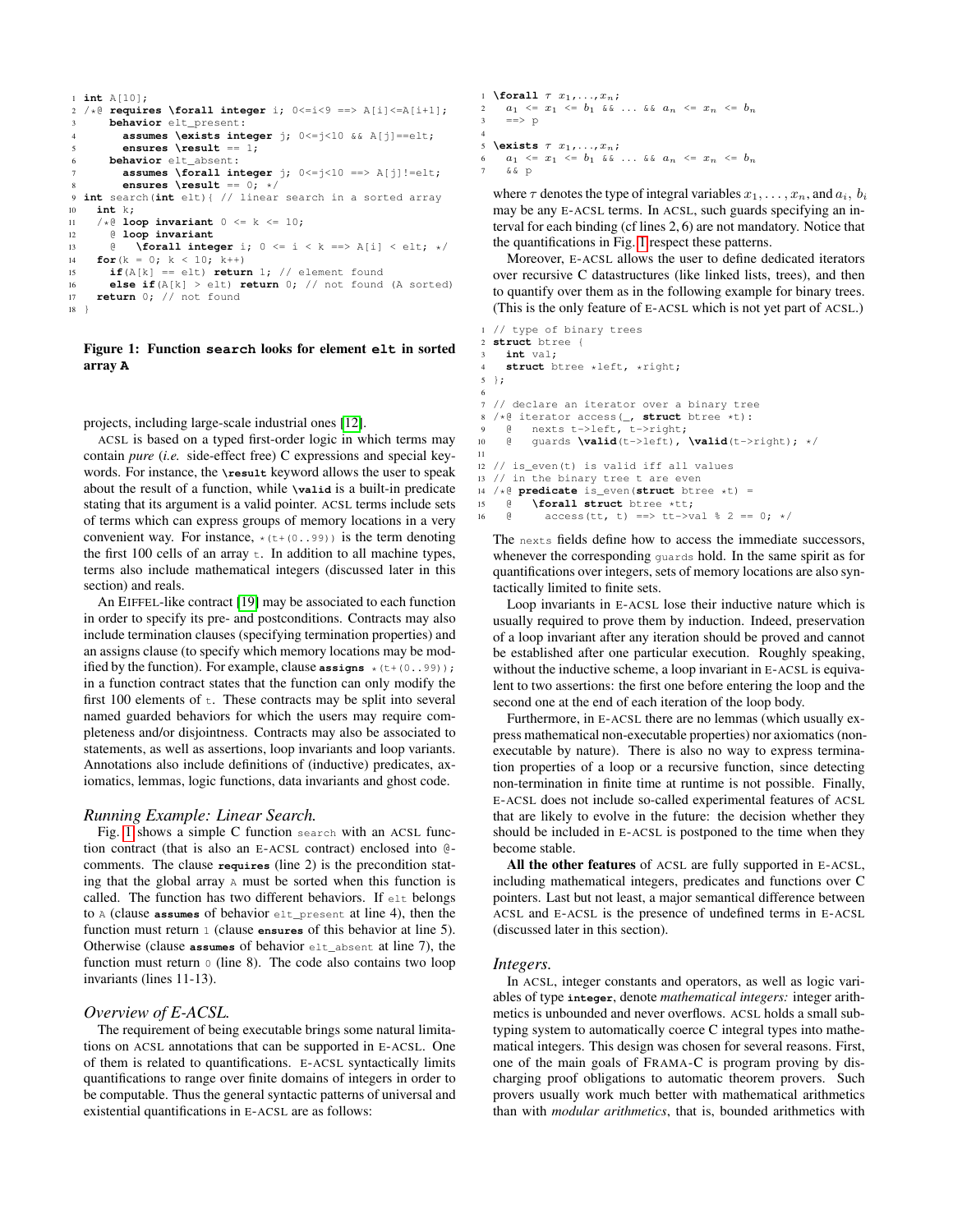overflows. Second, specifications are usually written without any implementation detail in mind, and potential overflows are implementation details. Third, it is still possible to use bounded modular arithmetics when required by using explicit casts: for instance,  $(int)$  (MAXINT + 1) is equal to MININT, the smallest representable value of **int**. Fourth, this choice makes it much easier to talk about potential overflows in specifications: for example, thanks to mathematical arithmetics,  $/ * @$  assert MININT  $\le x+y \le MAXINT; * / Sp$ ecifies in the easiest way that x+y must not overflow. To preserve ACSL semantics, E-ACSL uses the same rules for arithmetics, even if that leads to some implementation issues (discussed in Sec. [3\)](#page-2-0).

### *Undefinedness.*

Another difficulty comes from the fact that any ACSL term is logically significant, including those like  $1/0$ . Such terms are not problematic in ACSL. They help the user to write simple specifications like  $u/v = 2$  without taking care of the nullity of v: if v might be equal to 0, then this predicate would be just invalid. In E-ACSL, such terms and predicates are however problematic since their translations into C provoke runtime errors: that is not acceptable. This problem extends to all terms and predicates which contain a C expression leading to a runtime error.

In order to solve it, we follow Chalin's Runtime Assertion Checking semantics [\[6\]](#page-5-15) by stating that semantics of such terms is "undefined": E-ACSL uses a 3-valued logic [\[18\]](#page-5-16) like ALFA [\[9\]](#page-5-17) or JML [\[8\]](#page-5-12). It is the responsibility of the tools interpreting E-ACSL to ensure that an undefined term is never evaluated. Undefinedness is nevertheless consistent with ACSL since, if it exists and is defined, the E-ACSL predicate corresponding to a valid (resp. an invalid) ACSL predicate is valid (resp. invalid) as well. Thus re-using ACSL-compatible analyzers is preserved. An indirect consequence of this design is that operators  $\&\&\&\;$ ,  $||\,$ ,  $\frac{2}{2}$ : and  $\frac{2}{2}$  and  $\frac{2}{2}$  and  $\frac{2}{2}$  are lazy (like the C counterparts for the first three of them).

# <span id="page-2-0"></span>3. AUTOMATIC TRANSLATOR TO C

We have developed a FRAMA-C plug-in, called E-ACSL2C in this paper, which automatically translates E-ACSL into C. Its re-leased open-source version<sup>[2](#page-2-1)</sup> already handles a significant part of E-ACSL [\[22\]](#page-5-10), while the current SVN version extends it to even more features that we discuss in this section. E-ACSL2C takes as input an annotated C program and returns the same program in which annotations have been converted into C code dedicated to runtime assertion checking: this code fails at runtime if and only if an annotation is violated.

The primary goal of E-ACSL2C is runtime assertion checking. But, while ACSL is the *lingua franca* of FRAMA-C for static analyses collaboration [\[12\]](#page-5-6), E-ACSL also aims to become the *lingua franca* of FRAMA-C for collaboration of static and dynamic analyses, the main purpose of this paper. The results obtained by different FRAMA-C analyzers can be then consolidated in the FRAMA-C platform using the algorithm presented in [\[10\]](#page-5-18).

The main idea of translation with E-ACSL2C is illustrated by Fig. [2,](#page-2-2) where the function e\_acsl\_assert fails at runtime if its argument corresponding to the E-ACSL assertion condition is false. Unfortunately this simple translation scheme does not work in the general case for several reasons.

### *Special Keywords.*

First, special E-ACSL keywords are not directly translatable into C expressions. For instance, handling **\result** requires to introduce a variable to store the result of the function while handling

|   | $1$ int div(int x, int y) { | 1 int $div(int x, int y)$ {                   |
|---|-----------------------------|-----------------------------------------------|
|   |                             | 2 /*@ assert $y-1 := 0$ ; */                  |
| 3 | return $x / (y-1)$ ;        | e acsl assert $(y-1  = 0)$ ;<br>$\mathcal{R}$ |
|   | 4                           | 4 <b>return</b> $x / (y-1)$ ;                 |
|   |                             |                                               |

<span id="page-2-2"></span>Figure 2: Naive E-ACSL2C translation. Original code (left) *vs* translated code (right).

quantifications requires to generate a **for**-loop. Furthermore, the translation is not necessarily local to the program point where the predicate must hold. For instance, converting the term  $\lambda$ at (x, L) (representing the value of  $x$  at label  $L$ ) requires to generate code at program point  $\mathbb{L}$  to store the value of  $\mathbb{R}$  at  $\mathbb{L}$ . Translation of all these terms is already supported in the current version [\[22\]](#page-5-10). Fig. [3](#page-2-3) provides a slightly more complex example of a non local E-ACSL2C translation.

|                | $1$ int $A$ , $B$ ;                                             | $1$ int $A$ , $B$ ;                       |
|----------------|-----------------------------------------------------------------|-------------------------------------------|
|                | $2 \neq \emptyset$ ensures $A == \old(B)$ ;                     | 2 / $\star \theta$ ensures A == \old(B);  |
|                | $\theta$ ensures $B == \text{old}(A)$ ;<br>$3^{\circ}$          | 3 $\theta$ ensures $B == \text{old}(A)$ ; |
| $\overline{4}$ | $@$ ensures \result ==                                          | 4 $\theta$ ensures \result ==             |
| 5              | $\left( \text{A} > \text{B} ? \text{A} : \text{B} \right)$ ; */ | $($ A>B?A:B); */<br>5 <sup>7</sup>        |
|                | 6 $int$ max_swap (void) {                                       | 6 $int$ max_swap (void) {                 |
| 7              | int $tmp = A;$                                                  | $int$ tmp_A, tmp_B, res;<br>$\tau$        |
| 8              | $A = B;$                                                        | $int$ $tmp;$<br>8                         |
| 9              | $B = \text{tmp};$                                               | $tmp_A = A; // \text{old}(A)$<br>9        |
| 10             | if $(A \ge B)$ return A;                                        | 10 $\text{tmp_B} = B; // \text{old}(B)$   |
|                | $11$ return $B$ ;                                               | $11$ tmp = A;                             |
| $12$ }         |                                                                 | $A = B;$<br>12 -                          |
|                |                                                                 | $B = tmp;$<br>13                          |
|                |                                                                 | if $(A \ge B)$ res = A;<br>14             |
|                |                                                                 | $res = B;$ // \result<br>15               |
|                |                                                                 | 16 e_acsl_assert                          |
|                |                                                                 | $(A == tmp B)$ ;<br>17                    |
|                |                                                                 | e_acsl_assert<br>18 —                     |
|                |                                                                 | $(B == tmp A)$ ;<br>19                    |
|                |                                                                 | { $int$ $tmp_if;$<br>20                   |
|                |                                                                 | if $(A> B)$ tmp_if = A;<br>21             |
|                |                                                                 | else $tmp_if = B;$<br>22                  |
|                |                                                                 | e_acsl_assert<br>23                       |
|                |                                                                 | $(res == tmp_if);$<br>24                  |
|                |                                                                 | return res;<br>25                         |
|                |                                                                 | 26<br>$\cdot$                             |

### <span id="page-2-3"></span>Figure 3: More complex translation.

#### *Runtime Errors in Annotations.*

The second difficulty is related to possible runtime errors. We must generate additional guards to prevent execution of undefined terms (cf *Undefinedness* section above). E-ACSL2C already handles some particular cases. Let us present here a simple three-step solution we propose to solve this issue in a systematic way.

First, run E-ACSL2C to generate (non guarded) C code. For example, here is a function foo and its E-ACSL2C translation.

|    | $1$ int foo(int $u$ , int $v$ ) { | $1$ int foo(int u, int v) {    |
|----|-----------------------------------|--------------------------------|
|    | 2 /*@ assert $u/v == 2$ ; */      | 2 /*@ assert $u/v == 2; */$    |
| 3. | return u/v;                       | 3 e acsl assert $(u/v == 2)$ ; |
|    | 4 }                               | 4 <b>return</b> $u/v$ ;        |
|    |                                   |                                |

Second, run the existing FRAMA-C plug-in  $RTE<sup>3</sup>$  $RTE<sup>3</sup>$  $RTE<sup>3</sup>$ , which systematically generates an ACSL annotation to prevent any potential runtime error. RTE detects a risk of runtime error and inserts necessary assertions. Third, convert these new assertions into C code

<span id="page-2-1"></span><sup>2</sup><http://frama-c.com/eacsl.html>

<span id="page-2-4"></span><sup>3</sup><http://frama-c.com/rte.html>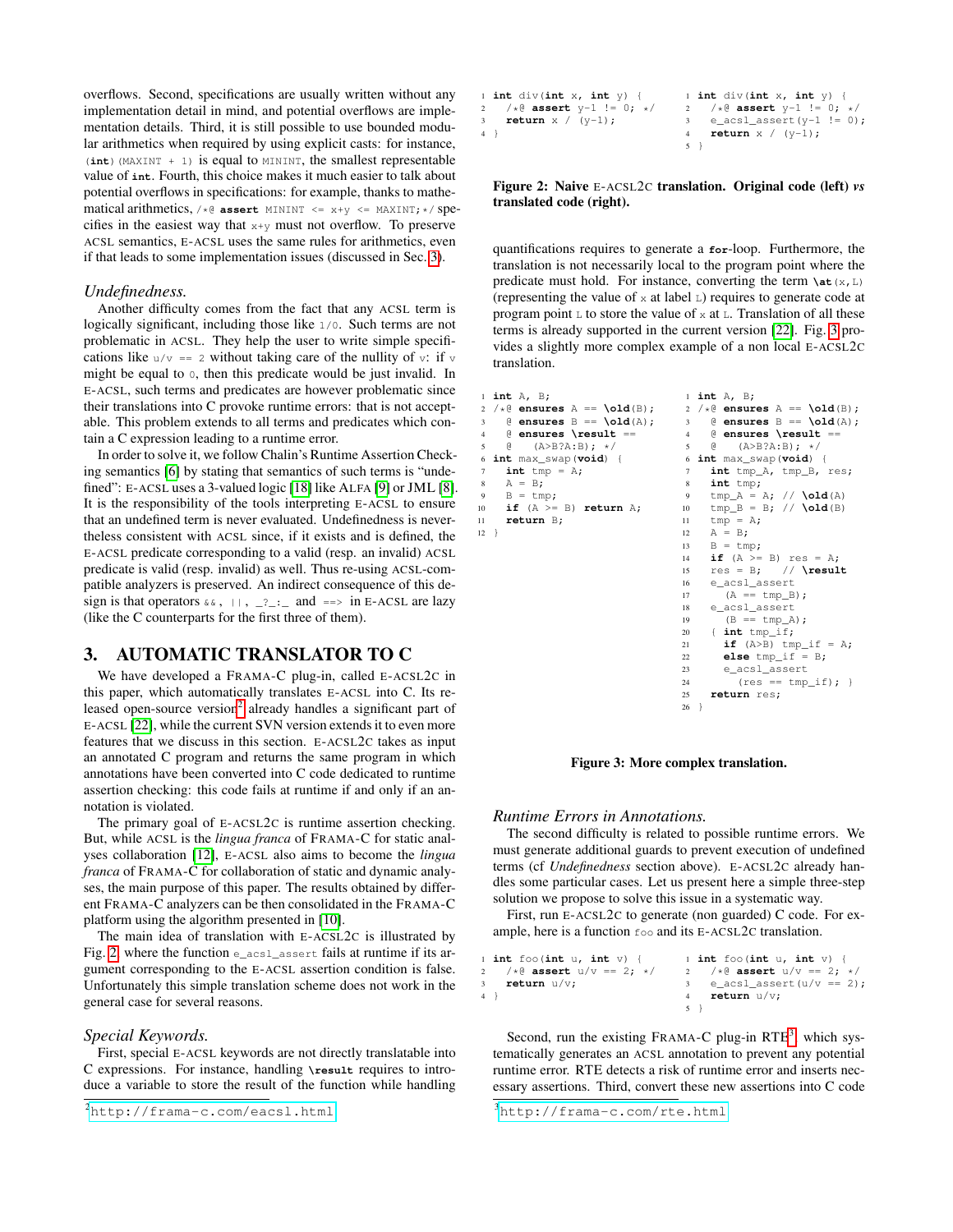with E-ACSL2C again. For function  $f$ <sub>00</sub>, the resulting code after the second and the third steps is the following.

```
1 int foo(int u, int v) {
2 /*@ assert v != 0; */<br>3 /*@ assert u/v == 2:
    3 /*@ assert u/v == 2; */
4 e_acsl_assert(u/v == 2);
5 return u/v;
6 }
                                     1 int foo(int u, int v) {
                                     2 /*\theta assert v != 0; */<br>3 e acsl assert (v != 0)
                                         e_       e_       s.4 /\star@ assert u/v = 2; \star/5 e_acsl_assert(u/v == 2);
                                      6 return u/v;
                                      7 }
```
In this way, we handle any undefined term safely.

### *Implementing Integers.*

The third issue is that the simplified translation scheme of Fig. [2](#page-2-2) is in general incorrect since it uses modular arithmetics instead of mathematical one. To address this issue, we use the GMP li-brary<sup>[4](#page-3-0)</sup>, which provides arbitrary precision arithmetics operating on signed integers. But it entails calling GMP functions for variable initialization, mathematical operations, and memory deallocation. In the previously released version, instead of the single conditional of Fig. [2,](#page-2-2) the generated code for the assertion is that of Fig. [4.](#page-3-1) Thus using GMP integers leads to a much more complex translation: it is the price to pay for correctness according to ACSL semantics.

```
mpz_t e_acsl_1, e_acsl_2, e_acsl_3, e_acsl_4;
int e_acsl_5;
mpz_init_set_si(e_acsl_1, y);<br>
mpz_init_set_si(e_acsl_2, 1);<br>
// e_acsl_2 = 1
mpz\_init\_set\_si(e\_acsl\_2, 1);mpz_init(e_acsl_3);
mpz_sub(e_acsl_3, e_acsl_1, e_acsl_2);
// e_acts1_3 = y-1mpz\_init\_set\_si(e\_acsl\_4, 0); // e\_acsl\_4 = 0e\_{acsl} = \frac{1}{5} = \frac{mpz_{cmp}(e\_{acsl} - 3, e\_{acsl} - 4)}{1}; // (y-1) == 0<br>e_acsl_assert(e_acsl_5 == 0); // runtime check
e_acsl_assert(e_acsl_5 == 0);
mpz_clear(e_acsl_1); mpz_clear(e_acsl_2);// deallocate
mpz_clear(e_acsl_3); mpz_clear(e_acsl_4);
```
#### <span id="page-3-1"></span>Figure 4: Translation using GMP integers.

However, for simple examples this translation may be unnecessarily complex. Fortunately, the upcoming version of E-ACSL2C embeds a type system, summarized in Fig. [5,](#page-3-2) that automatically infers for any integer term  $t$  an interval into which  $t$  fits for sure. For a (mathematical) integer constant, we infer the corresponding singleton interval. For all arithmetic operators (as illustrated in Fig. [5](#page-3-2) for + operator), we can easily compute the smallest interval from the deduced intervals of their operands. The interval of a left value, like a variable, is easily computed as the value range of its C integral type, taking into account the considered architecture. The interval of a conditional is computed by joining the intervals of the left and right parts: it is the smallest interval containing both of them. It is the reverse for casts: the inferred interval is the smallest interval containing either the values of the type, or the interval of the term. Potential invalid downcasts in case of overflows are prevented by annotations generated by RTE as explained before.

Intervals may be efficiently computed. Furthermore, if an interval becomes too big to be representable within a C type, we approximate it by  $[-\infty, +\infty]$  to speed up the computation.

Afterwards, according to the considered architecture, it is easy to deduce the smallest C type (if any) which can be safely used for representing the translation of  $t$  into  $C$ , or to use GMPs otherwise. On our small examples, the generated code is similar to Fig. [2](#page-2-2) and [3.](#page-2-3) For Fig. [2,](#page-2-2) it casts int values to long long (assuming a standard architecture) to be sure that  $y-1$  does not overflow. In

$$
\frac{n \in \mathbb{Z}}{\vdash n : [n; n]} \; constant \qquad \frac{\vdash t1 : [l1; u1] \quad \vdash t2 : [l2; u2]}{\vdash t1 + t2 : [l1 + l2; u1 + u2]} \; plus
$$

$$
\frac{x \text{ of type } \tau}{\vdash x : [\min\_val(\tau); \max\_val(\tau)]} \ C \ variable
$$

$$
\frac{\vdash t1:_{-} \vdash t2: [l2; u2] \vdash t3: [l3; u3]}{\vdash t1?t2: t3: [min(l2, l3); max(u2, u3)]} conditional
$$

$$
\frac{\vdash t : [l1; u1] \quad \min\_val(\tau) = l2 \quad \max\_val(\tau) = u2}{\vdash (\tau)t : [\max(l1, l2); \min(u1, u2)]} \; \text{cast}
$$

#### <span id="page-3-2"></span>Figure 5: Type system (main rules)

practice, this type reasoning avoids GMP operations in a very big number of cases.

# *Memory Observation Library.*

Handling memory-related E-ACSL constructs (like **\valid**) requires to know the structure of valid memory blocks at runtime. We implemented a special C library for memory observation, and link it to the code generated by E-ACSL2C. In addition, the translated C code is instrumented in order to record and update the state of valid memory blocks and initialized locations.

Fig. [6](#page-3-3) presents a very small example introducing how the memory recording and observation functions are used in the generated code when a memory location is allocated (call of \_\_store\_block), deallocated (\_\_delete\_block), initialized (\_\_full\_init), or checked for being valid (\_\_initialized and \_\_valid). For global variables, recording functions are called from main.

|       | 1 int $\star$ A;               | $1$ int $\star$ A;     |                                |
|-------|--------------------------------|------------------------|--------------------------------|
|       | 2 void main (void) {           | 2 void main (void) {   |                                |
|       | $3$ /*@ assert \valid(A); */ 3 |                        | int e acsl $1$ , e acsl $2$ ;  |
|       | 4 $*A = 0;$                    | $\overline{4}$         | store block(&A,4);             |
| $5$ } |                                | 5                      | full init(&A);                 |
|       |                                | 6 -                    | $/*$ @ assert \valid(A); */    |
|       |                                | $e$ acsl 1 =<br>$\tau$ |                                |
|       |                                | 8                      | initialized(&A,                |
|       |                                | 9                      | $sizeof(int*)$ ;               |
|       |                                | if (e acsl $1$ )<br>10 |                                |
|       |                                | 11                     | e acsl $2 = \text{valid}(A)$ , |
|       |                                | 12                     | $sizeof(int))$ ;               |
|       |                                | else<br>13             |                                |
|       |                                | 14                     | e acsl $2 = 0$ ;               |
|       |                                |                        | $15$ e acsl assert (e acsl 2); |
|       |                                | 16                     | full init(A);                  |
|       |                                | $17 \times A = 0$ :    |                                |
|       |                                |                        | 18 delete block (&A);          |
|       |                                | $19$ }                 |                                |

#### <span id="page-3-3"></span>Figure 6: Translation involving memory observation.

The current translation appears unnecessarily heavy in some cases because it requires to instrument each statement that modifies the memory (even unrelated to memory blocks involved in annotations) in order to update the runtime memory record. To optimize memory space and time performances of the C code generated by E-ACSL2C, we are currently implementing an efficient backward dataflow analysis which computes an over-approximation of the statements which are required to preserve the semantics of E-ACSL memory-related constructs. Therefore only these statements have to be instrumented.

<span id="page-3-0"></span><sup>4</sup><http://gmplib.org>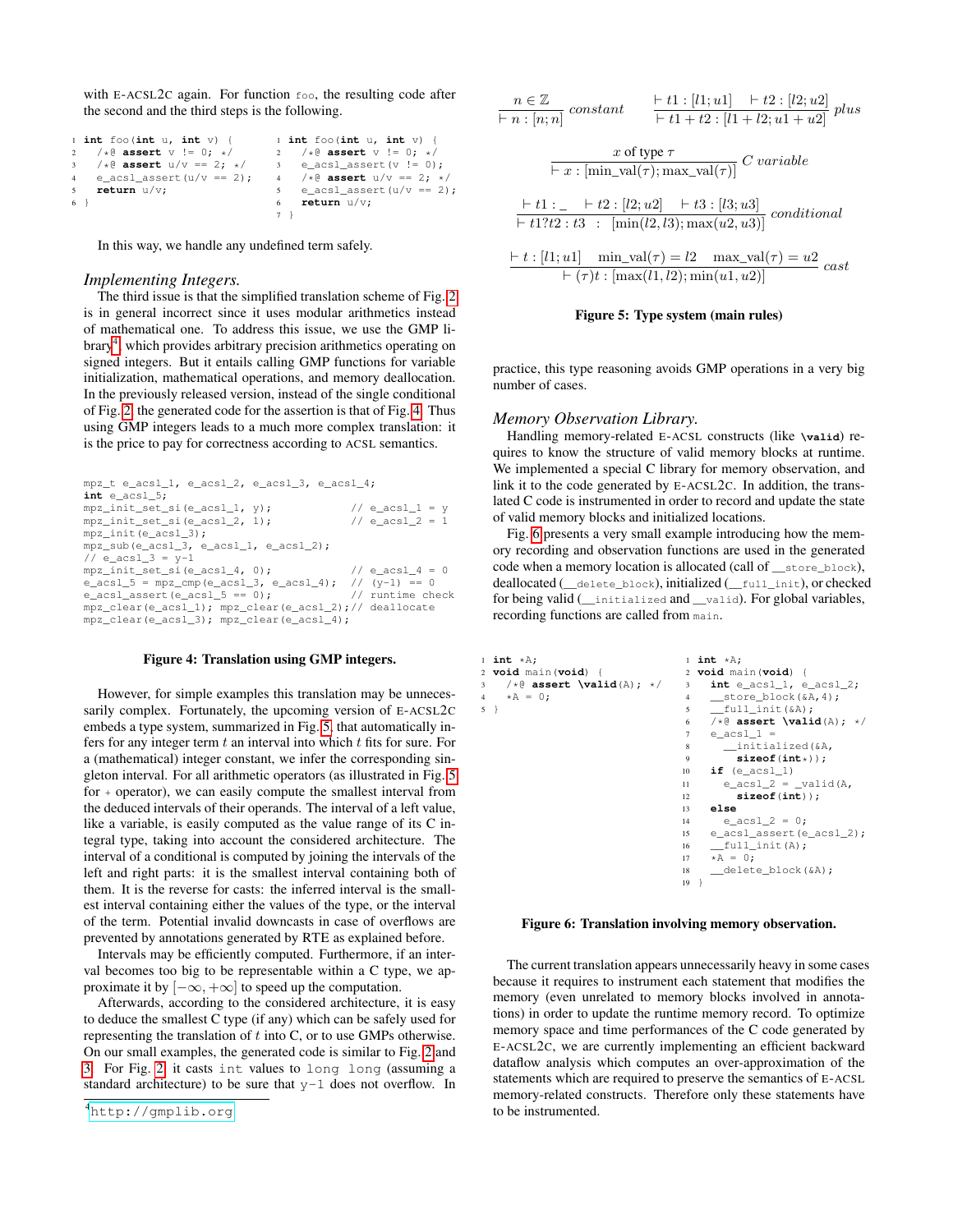```
// the code of Fig.1 above
2 int search_precond(int elt){
    int i, forall OK;
    for(i = 0, forall_OK = 1; i < 9; i++)
      \textbf{if}(\text{!}(A[i]) \leq A[i+1])) // fail: A is not ordered
         \{ forall OK = 0; break; \}7 return forall_OK; }
```
<span id="page-4-1"></span>Figure 7: File **search.c** containing the C code of Fig. [1](#page-1-0) and the precondition translated from E-ACSL into C by E-ACSL2C

# <span id="page-4-0"></span>4. PATHCRAWLER SPECIFICATION

Functions search\_precond (Fig. [7\)](#page-4-1) and search\_postcond (Fig. [8\)](#page-4-2) present the simplified result of the automatic translation into C by E-ACSL2C for the specification of the function search of Fig. [1.](#page-1-0) The **\forall** clause in the precondition (Fig. [1,](#page-1-0) line 2) is translated by a loop (Fig. [7,](#page-4-1) lines 4–6). The behavior elt\_present is translated by the lines 3–9 of Fig. [8.](#page-4-2) The exists clause at the assumption of this behavior (Fig. [1,](#page-1-0) line 4) is translated by the loop at lines 3–4 of Fig. [8.](#page-4-2) When it is true, the postcondition of the behavior (Fig. [1,](#page-1-0) line 5) must be checked (Fig. [8,](#page-4-2) lines 5–9). Similarly, the behavior elt\_absent is translated by the lines 10–16 of Fig. [8.](#page-4-2) The actual automatic translation is slightly different: it is a bit more verbose and inlines the translated C code at the beginning (for the precondition) and at the end (for the postcondition) of the function instead of putting it into separate functions.

Let us illustrate how the pre- and postconditions translated into C by E-ACSL2C can be automatically used by PATHCRAWLER. The C precondition can be added into the C file containing the function under test like shown in Fig. [7.](#page-4-1) The reader may submit the complete file search.c of Fig. [7](#page-4-1) to PATHCRAWLER online<sup>[5](#page-4-3)</sup>. The C precondition search\_precond will be automatically detected and taken into account during test generation to generate tests satisfying the precondition.

The C postcondition may be used inside an oracle to provide a verdict for each generated test. The default oracle, generated automatically by PATHCRAWLER, always gives the unknown verdict. It can be customized and replaced by the code given in Fig. [8.](#page-4-2) The C postcondition search\_postcond is directly used in the oracle function oracle\_search (whose name and signature must be respected) to provide a verdict. With this oracle, a meaningful verdict (success or failure) will be provided for each test.

The function oracle\_search can be easily generated automatically so that the whole process from an E-ACSL specification to a C specification treatable by a testing tool becomes automatic. Therefore, E-ACSL provides a common specification language for static and dynamic analysis tools.

# 5. RELATED WORK

Although the C language is one of the most popular programming languages, its semantics and low-level operations are still major obstacles to apply formal methods. However, there has been active research in this domain.

Necula et al. [\[20\]](#page-5-19) propose to check the absence of buffer overflows in C code through a dedicated type system. When their type system is not able to discard threats, dynamic checks are injected into the code to allow dynamic verification. In a similar manner, Hackett et al. [\[17\]](#page-5-20) propose to augment the traditional type system of C to express various conditions on inputs and outputs of C functions that can be, in part, checked statically. E-ACSL is a full-fledged specification language for C, which allows specifying assertions,

```
5http://pathcrawler-online.com
```

```
1 int search_postcond(int elt, int result){
2 int j, exists_OK, forall_OK;
    for(j = 0, exists_OK = 0; j < 10; j++)\mathbf{if}(\mathbf{A}[j] == \mathbf{elt}) { \mathbf{exists}(\mathbf{OK} = 1; \mathbf{break}; )\textbf{if}(\text{exists}\_0K == 1) // element present in A
       \textbf{if}(\text{result} == 1) // search returned 1 (found)
         7 return 1; // postcondition verified
       8 else
         9 return 0; // postcondition fails
10 for(j = 0, forall_OK = 1; j < 10; j++)
11 if(!(A[j] != elt)) { forall_OK = 0; break; }
12 if(forall_OK == 1) // element not present in A
13 if(result == 0) // search returned 0 (not found)
14 return 1; // postcondition verified
15 else
16 return 0; // postcondition fails
17 }
18 void oracle_search(int elt, int Pre_elt, int result){
19 int postcond_status = search_postcond(elt, result);
20 if(postcond_status) // postcondition verified
21 {pathcrawler_verdict_success();return;}
22 else // postcondition fails
23 {pathcrawler_verdict_failure();return;}
24 }
```
# <span id="page-4-2"></span>Figure 8: File **oracle search.c** containing the oracle based on the postcondition of Fig. [1](#page-1-0) translated from E-ACSL into C by E-ACSL2C

invariants and pre/postconditions in first-order logic. This allows us to use the same specification for various static analyses (abstract interpretation, deductive verification, etc.).

Cheon [\[8\]](#page-5-12) proposes a behavioral specification language for Java, called JML. Inspired from JML, ACSL is first aimed at static verification, whereas JML was originally used for dynamic and later for static verification. JML lets the user choose which kind of integers and attached semantics they use through various modes from mathematical integers to checking overflows in the specification [?], whereas ACSL and E-ACSL support only mathematical integers, and can encode the other modes.

Other examples of executable specification languages are SPEC# [\[1\]](#page-5-21) and the closely related Code Contracts for .NET [\[14\]](#page-5-22). Here it is possible to express the specification in the same language as the code. If using the same language may seem easier to the programmer, it has some drawbacks. Indeed, some conditions, like integer overflows, are difficult to express, because the underlying programming language does not allow to express it. As discussed earlier, those particular cases can be expressed in ACSL, thus they constitute challenges that E-ACSL and E-ACSL2C address.

ALFA [\[9\]](#page-5-17) is a programming and specification language, derived from Ada, which also aims at filling the gap between static and dy-namic analysis. It is designed and developed in the Hi-Lite<sup>[6](#page-4-4)</sup> project. In addition to a static verification tool, ALFA comes with a compiler that permits dynamic verification of conditions. As JML, ALFA supports several arithmetic modes.

A major difference between our work and the above specification languages for other target languages, is the memory observation. Indeed Java, Ada, and C# (except for the unmanaged code, which cannot be verified with Spec# or Code Contracts) enforce strong properties of its memory models which ease design of languages and development of tools. Therefore, E-ACSL2C must embed a complex runtime memory observation system which is usually not required in other languages.

Thus E-ACSL stands out from all previous approaches for the C language because of its greater expressiveness and the possibility of using the same specification for both dynamic analysis and advanced static analysis.

<span id="page-4-4"></span><sup>6</sup><http://www.open-do.org/projects/hi-lite>